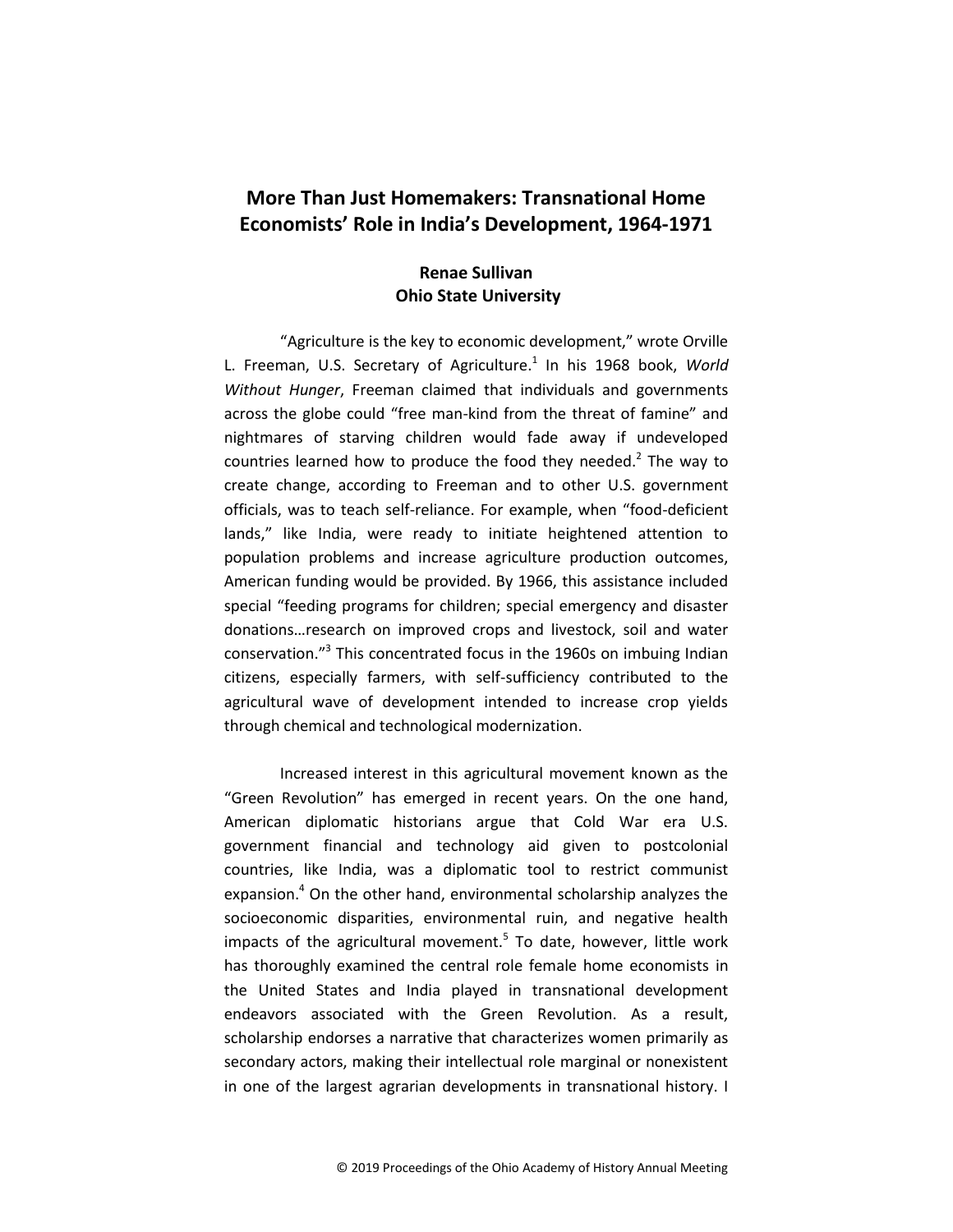argue that Indian home scientists and American Home Science advisors, hired as experts and financed by the United States Agency for International Development (USAID), performed a central role in the Green Revolution.<sup>6</sup> To address this gap in the literature, I begin with an overview of Home Science in India and locate it within the context of the Cold War. I then explore the ways in which these women were instrumental in educating urban and rural Indian communities about modern domesticity as defined by science, suggesting how historicizing the efforts of professionalized home economists contributes to a more complete understanding of this agricultural movement.

In particular, attention focused on female home scientists in India during the 1960s highlights the benefits and challenges of establishing Home Science education for Indian women; investigates their responsibilities in conceptualizing and expanding modernization and development schemes in India; and challenges the absence of female leadership within historical accounts of the Green Revolution. Indian home scientists and their American advisors were significant and influential transnational leaders in Indian development during the 1960s. A half-century later, it is time to spotlight the women who implemented Indian and American modernization and development objectives at the micro-level.

# **Background**

In 1961, India's Chief Home Economist, Dr. Rajammal Devadas, defined Home Science as "education for home and community living." This institutionalized focus on homemaking sought to utilize scientific methods to improve and modernize women's daily activities pertaining to food, clothing, shelter, finance, health, child care, household beautification, home management, and personal relationships. According to Devadas, the advancement of science "altered the ways of home living…through electricity, machinery, transportation, international contacts, and new technologies in food production," therefore making it imperative to teach individuals and families how to use modern conveniences recently made available in postcolonial India. $8$ 

As one who received her PhD from Ohio State University, an American land-grant university, Devadas was uniquely positioned to make this argument. Beginning in the 1950s, she advocated for the use of community extension programs and the establishment of Home Science within Indian agricultural universities. Ideally, agricultural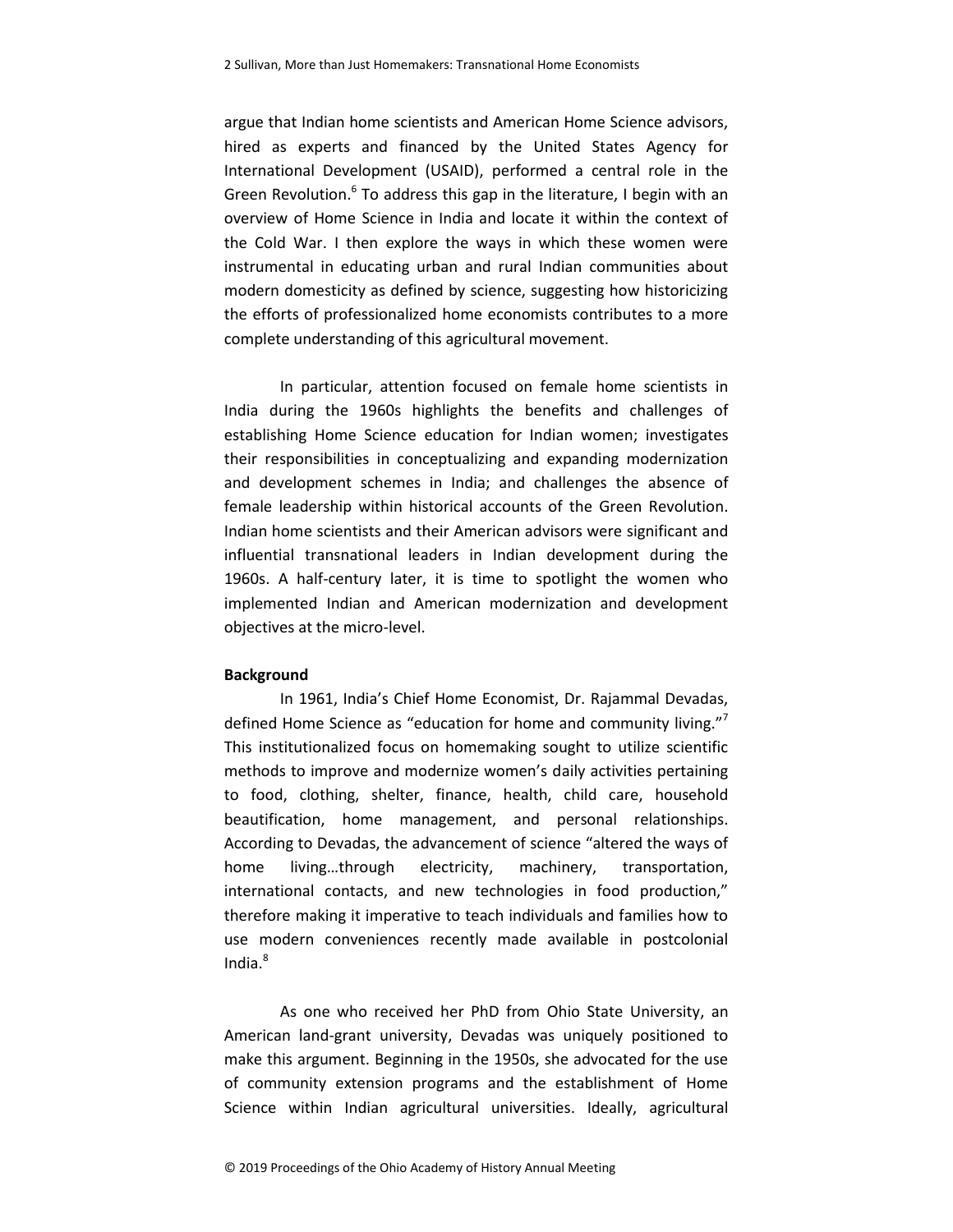universities would reach out to farm families in their own homes and communities with knowledge about new agricultural and domestic techniques and tools. Devadas argued that since agriculture was the "basic industry" of India, the "success of national development plans…the enhancement of the living standard…and the efficiency with which rural women tackle" the problems of food production and home resources were all connected.<sup>9</sup> Devadas advanced the idea that placing Home Science within agricultural universities would ultimately lead to stronger communities and families.

The version of Home Science that Devadas promoted during the Cold War intersects with three distinct historical contexts. The earliest is the history of American educational intervention in post-World War II India. These scholars claimed that 1949 was a decisive year in the development and modernization of decolonized India. In that year, three historical events converged in a common cause that affected the direction and structure of higher education in India. First, India's University Education Commission outlined the need for basic reforms in university education. Second, during his inaugural address, American President Truman called on the United States to share its technical knowledge with the "peace-loving peoples" of developing nations. This request became known as the Point Four Objective. $^{10}$  He intended it as a lateral transfer of knowledge and technical skills to help countries relieve their own poverty and suffering.<sup>11</sup> Third, American land-grant universities pledged their help in carrying out President Truman's global stability goals. This America-centric narrative neglected to consider Indian agency.

Based on the assumption that peasant farming was "economically irrational," the second historical context focused on agricultural extension programs, considered the best way to directly "diffuse the inventory of modern knowledge" to peasant communities in post-colonial countries.<sup>12</sup> Implementation of American-styled extension programs coincided with the expansion of community development programs in Asian countries during the 1950s. Community development programs proposed to meet the material and psychological needs of villagers. The government sought to accomplish enhancements by providing financial and technical aid for agricultural development, as well as upgraded communication and hygiene systems, intended to "transform the social and economic life of villagers."<sup>13</sup> Educational, recreational, and health facilities were also part of the government's planned welfare services. Through raising community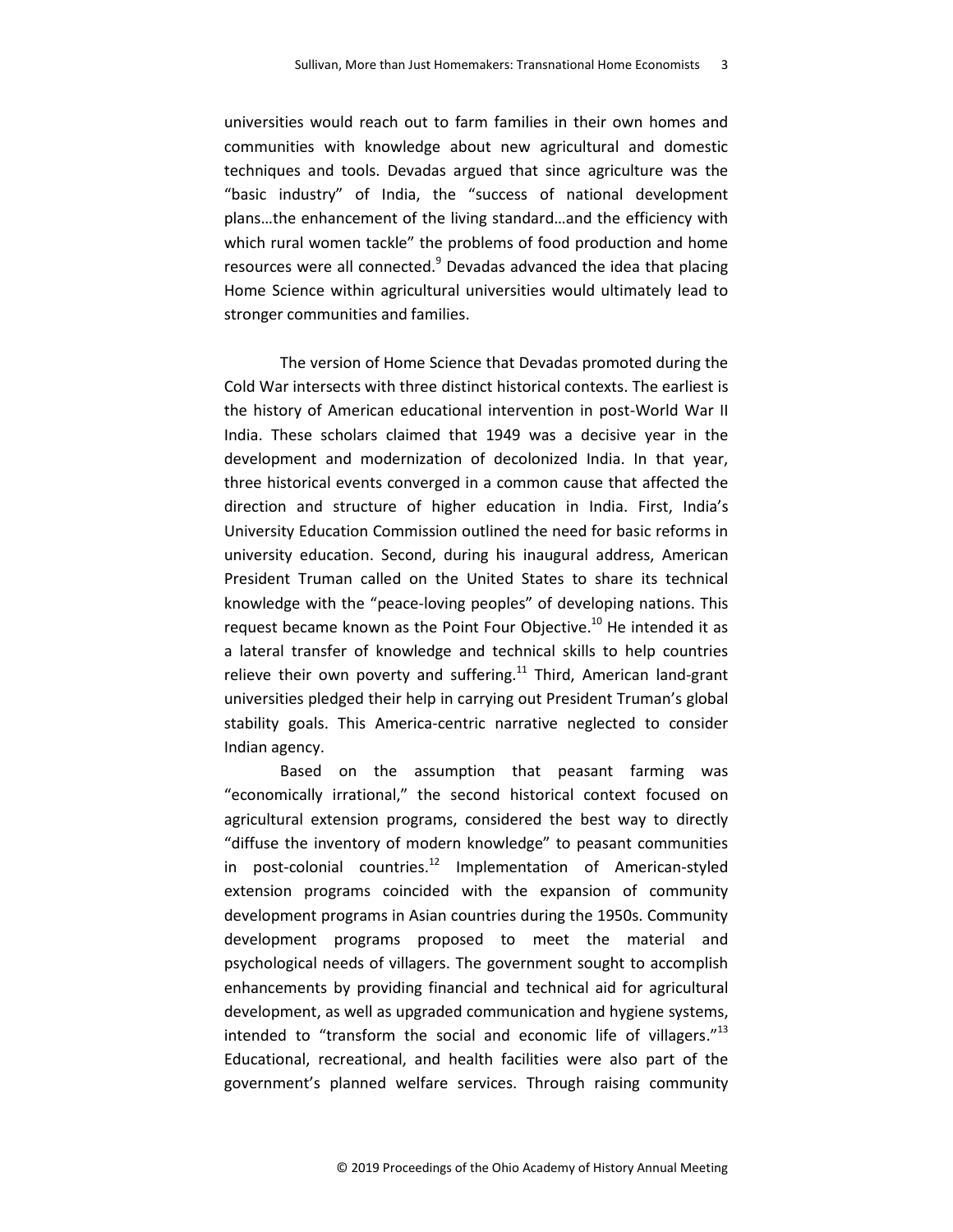consciousness, aided by Indian extension workers, many hoped villagers would learn to help themselves.<sup>14</sup>

The third historical framework centers on American influenced agricultural programs that spread throughout India during the 1960s. In addition to establishing extension programs and agricultural education institutions, private foundations, U.S. and Indian government authorities and agricultural experts considered agrarian research a vital component of knowledge export to third world countries.<sup>15</sup> After investing in agricultural experiments in Mexico during the 1940s, the Rockefeller Foundation financed agricultural research stations overseas in the 1950s. These locations, including India, planted and harvested experimental strains of wheat and rice. In contrast to native varieties of wheat that generated more stock than seed, these biologically modified high-yield varieties (HYV) produced more grain. This integration of research, education, and extension activities facilitated what many saw as positive beginnings for the Green Revolution. The "Development Decade" of the 1960s was distinct for its "all-out drive for increased outputs of grain," and the land-grant university models, along with their technical experts exported to India, were key to implementing modern technologies that enabledpromised outcomes.<sup>16</sup>

Contracted American female technical experts advised Indian Home Scientists in the creation of American-styled Home Economics programs in newly established Indian agricultural universities. U.S. organizations, such as the Ford Foundation, the Rockefeller Foundation, and the United States Agency for International Development (USAID), funded these transnational exchanges. Although a considerable body of research has examined the capitalistic and anticommunist motivations of these groups, there remain many unanswered questions about the unequal financial and leadership support provided by these funding organizations. Preliminary research shows that throughout the 1960s, U.S. funding organizations sustained generous financial support for male-dominated academic fields in India's new agricultural universities like agricultural engineering and animal husbandry programs.

In contrast, Home Science departments, and eventually Home Science colleges<sup>17</sup>, received less financial and leadership aid than maleonly programs. However, because these Indian universities were organized on the American land-grant model of teaching, research, and extension, the expectations of school administrators and government officials required Home Science personnel to offer teaching within the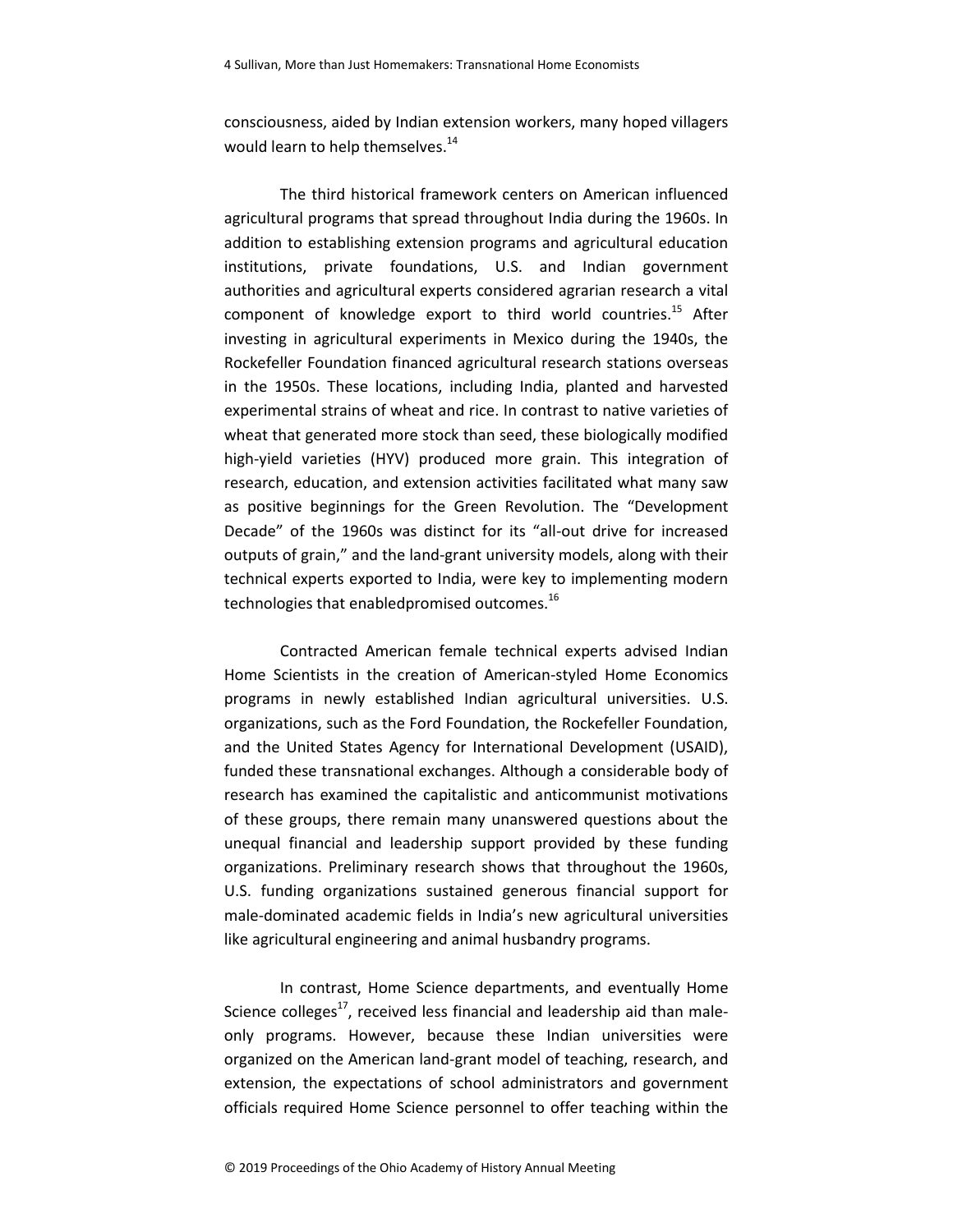walls of the university, research on campus and out in rural areas, and community outreach or extension education in villages. Home Science extension education involved learning the needs of the villagers. Perhaps village women were concerned about the health of their families. $^{18}$  Extension workers, for example, would teach, then demonstrate how to build a smokeless cooking stove (*chula*) for the family to use in the kitchen. These services were meant to improve the lives of people who lived within each school's regional boundaries.<sup>19</sup>

H. M. Patel, secretary to the Indian Ministry of Agriculture, suggested dividing India into five regions. Each region would partner with an American land-grant university that could provide technical assistance meant to improve agricultural education.<sup>20</sup> J. V. A. Nehemiah, secretary of the Indian Council of Agricultural Research (ICAR) and Frank Parker, former director of soils research at the U.S. Department of Agriculture (USDA) and beginning in 1953, chief agriculturist and advisor to the Indian Ministry of Agriculture, created specific groupings of Indian states into regions. $^{21}$  The rural population served by the Punjab Agricultural University, for instance, covered just over 31,000 square miles and varied in topography from low mountains, with annual rainfall amounts of five feet, to desert soil with one foot of annual rain. In 1970, the population of Punjab was "13 to 14 million," three-fourths of whom were rural. $^{22}$  The American women sent as consultants to India were assigned a wider variety of responsibilities than their counterparts, grappled with less funding to undertake comprehensive outreach obligations for a large, diverse community, and were expected to accomplish this despite a lack of sufficiently trained home scientists in India to implement those objectives.

#### **Hiring Faculty and Staff**

Ohio State University (OSU) developed universities in Region II. This area included the states of Punjab and Rajasthan in Northwest India. In 1961, Punjab's state legislature passed the Punjab Agricultural University Act and, by 1963, Prime Minister Nehru dedicated the new Punjab Agricultural University (PAU) in Ludhiana. American agriculture technicians were staffed immediately, but the first Home Science advisor, Dr. Edna Ramseyer Kaufman, was not hired until December 1964. Her contract began the following July.

Hiring qualified and experienced faculty often presented a struggle for Home Science departments, and it topped Dr. Edna's<sup>23</sup> list of first priorities. Professional Indian home scientists were scarce during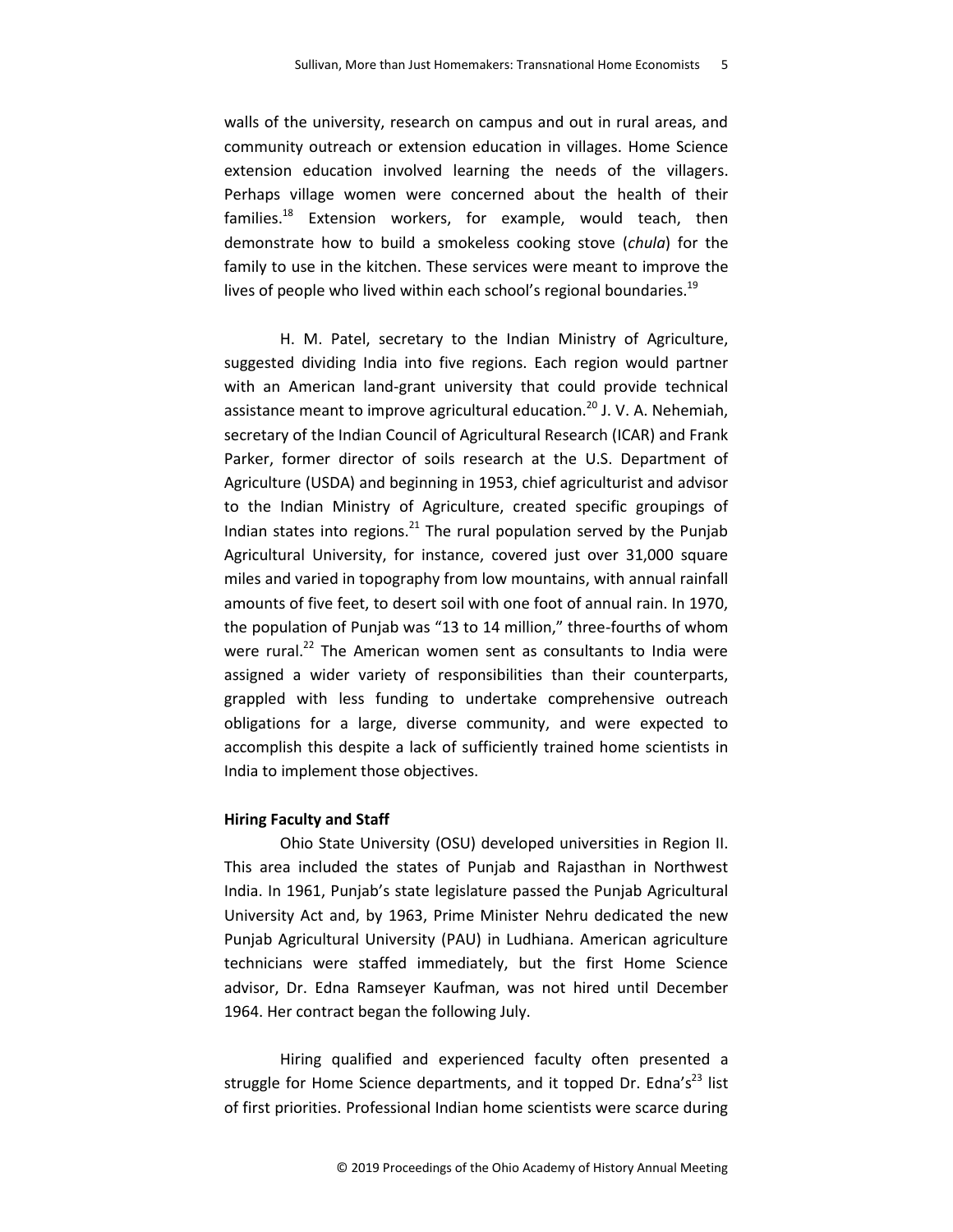the late 1960s. Although Home Science had existed in India since the 1910s, opportunities for advanced degrees were limited and located mostly in South India.<sup>24</sup> While there were a few colleges around India with long-standing Home Science departments, during the 1960s only the Maharaja Sayajirao University, Faculty of Home Science, Baroda, operated a graduate program that trained Home Science students and educators for advanced teaching and administrative positions based on the "land grant [sic] pattern."<sup>25</sup> This pattern referred to the educational method used to prepare future home economists in American landgrant universities, like OSU.

The Ford Foundation funded the enhancement of training programs at the University of Baroda (Baroda) in Gujarat from August 1960 to July 1970. This intensive focus on Baroda's Home Science college was meant to produce Indian educators with advanced degrees in childcare, home management, nutrition, textiles, and other Home Science fields. Doug Ensminger, the Ford Foundation representative in India, aimed to increase advanced education opportunities in India for Indian home scientists. Instead of sending female home scientists to America for advanced training, he hoped well-equipped Indian institutions could better train and prepare Indian educators to help rural populations. Although an advanced degree in Home Economics from an American university held more prestige in India, the education was mostly theoretical. As an alternative, the University of Baroda was located near villages where students could practice Home Science concepts, leading to hands-on training, more experienced extension workers, and eventually, future university leaders. Additionally, they would be more qualified to find employment throughout India at rural colleges and extension centers.<sup>26</sup>

Staff shortages continued to be a problem through the decade. According to Dr. Maria Friesen, Baroda could not "produce them fast enough for our consumption."<sup>27</sup> Friesen, Kaufman's successor who contracted to assist PAU from 1967 to 1969, often lamented in official reports and letters to Dr. Edna that the rapid development of Home Science at PAU produced staffing challenges. Their need for several trained faculty outpaced the number of experienced applicants. Noting in her monthly report that they hired three new teachers, she wrote, "If they sign their contracts, we will have a 'fresh graduate' with an M.S degree in child development from Baroda."<sup>28</sup> While glad to hire qualified educators from the limited supply, Friesen complained to Dorothy D. Scott, dean of OSU's Home Economics department,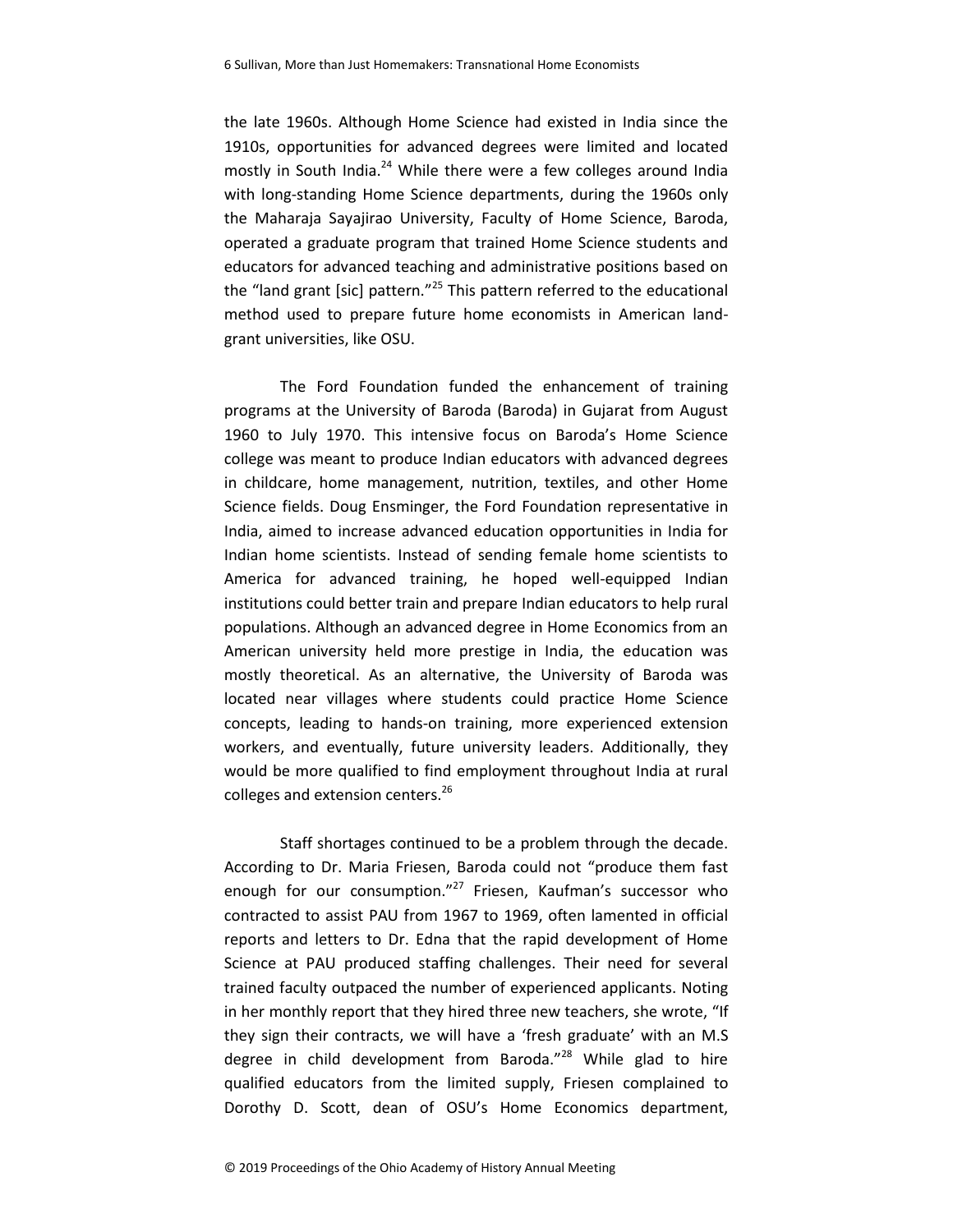"Working with inexperienced teachers isn't easy."<sup>29</sup> A year later in a personal letter to Kaufman, Friesen wrote that the teachers from Baroda "are wonderful to work with. Even though they are inexperienced they have the Land Grant [sic] philosophy."<sup>30</sup> When Kaufman's contract ended in 1967, only ten Indian Home Science institutions offered advanced degrees, usually covering only one specialization. Two years later when Friesen left India, five additional institutions granted post-graduate degrees, but they too only provided one specialization. Besides being the only higher education facility to train students within the land-grant framework of teaching, research, and extension, Baroda uniquely offered all five areas of expertise: Foods and Nutrition; Child Development; Clothing and Textiles; Home Management; and, Extension Education.<sup>31</sup>

Ohio State University's contracted Home Science advisor in Udaipur expressed similar staffing frustrations. Fanchon Warfield assigned to the University of Udaipur (UU), shared this common criticism about the shortage of qualified faculty. During the initial year of operation in 1966, Warfield recorded in her monthly report that future UU staff would include an associate dean and a guidance counselor. $32$  Once hired, the dean would "help select the other staff members."<sup>33</sup> Warfield had likely interviewed prospective deans since her arrival in 1964. Five months after her arrival in Ludhiana, Kaufman recorded her employment interviews with Dr. Satya Sharma, a PhD graduate in Home Management from Ohio State University, and Dr. N. Naini, Cornell University Home Economics PhD graduate.<sup>34</sup> At one time, Dr. Naini was considered for the dean position but instead she chose Lady Irwin College in New Delhi where she obtained the position of Head of Extension and Education.<sup>35</sup> One useful strategy for finding trained home scientists involved developing connections with other Home Science colleges, departments, and centers throughout India. Those networks included Indian educators and administrators who received advanced degrees at land-grant universities in the United States.

Dr. Rajammal Devadas exemplified female Indian scholars who earned advanced degrees in America. Across India in particular, she became a highly respected home scientist and nutritionist after achieving her PhD in 1950. As such, she played a critical role in linking American Home Science advisors with potential Indian faculty and administrators. Considered the architect of the entire domestic education program at Avinashilingam Home Science College for Women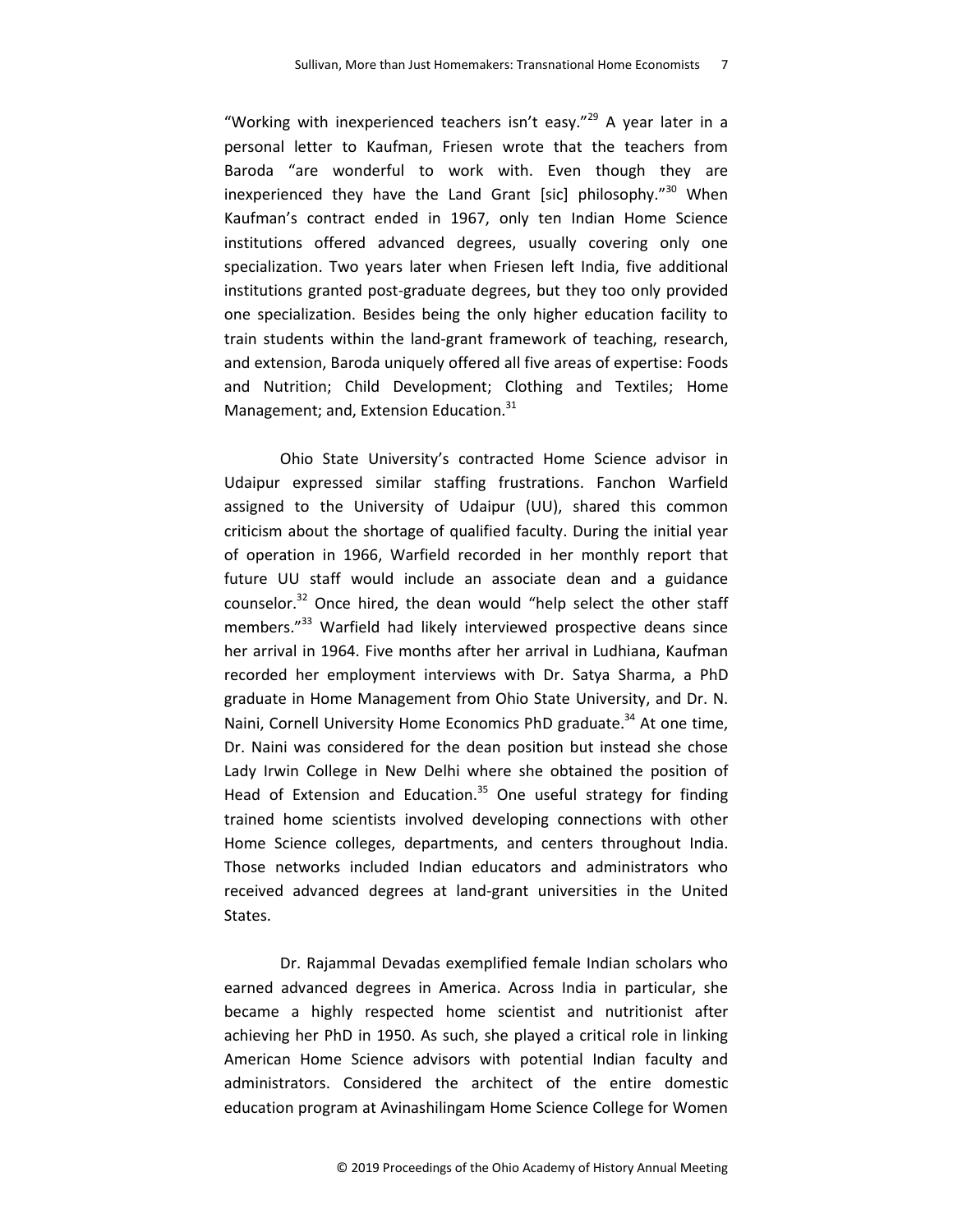in Coimbatore, Tamil Nadu, India, her life's work focused on educating women, formally and informally. The college opened its doors in 1957 and encouraged enrollment and education of women from all socioeconomic classes. At the time, the University of Baroda in western India, specialized in advanced degrees in Home Science, such as Food and Nutrition and Child Development, while Avinashilingam in South India, granted undergraduate degrees. For example, in one monthly report to OSU's Home Economics dean, Warfield mentioned a Home Management graduate from Avinashilingam. She delighted that such a "very fine girl from Coimbatore," accepted the offered position.<sup>36</sup> It is likely that Principal Devadas referred this new hire to Warfield. As a greatly esteemed nutritionist and alumna of OSU, Devadas maintained transnational social, academic, and governmental connections at multiple levels.

Indian women who earned doctoral degrees from American Midwest land-grant universities often filled critical leadership openings in new Home Science departments. Dr. Leela Phadnis, hired in 1967 as the Associate Dean of Home Science at the University of Udaipur (UU), was one such example. She earned her master's degree from Nebraska State University and her PhD in nutrition from Kansas State University. Before her employment at UU, she worked as the Head of Foods and Nutrition at Shreemati Nathibai Damodar Thackersey (SNDT) Women's College in Bombay.<sup>37</sup> Over the course of the hiring phase at UU, Warfield wrote in her monthly report that Phadnis possessed "fine qualifications," spoke "excellent English," and was interested in the position. However, Warfield worried that Phadnis asked for a salary higher than the administration would probably pay. Yet, Warfield thought Phadnis was "worth it." $38$  Though no records exist to confirm the reasons supporting her appointment, one month later things were in place for Phadnis to assume her position as the new associate dean. Warfield's subsequent monthly report offers a likely clue into the administration's alleged willingness to hire a high salaried, very competent career woman. At the time, national and international concern for the health of Indian citizens contributed to the institutionalization of Home Science. The famine in Bihar from 1966 to 1967 is one extreme example of an external motivator. $39$  Warfield enthusiastically endorsed Phadnis, claiming that since food and nutrition was "such an important area particularly in India, the university is very fortunate in securing a person with these qualifications."<sup>40</sup> During the 1960s, every hire brought legitimacy to the creation of new Home Science departments in these modern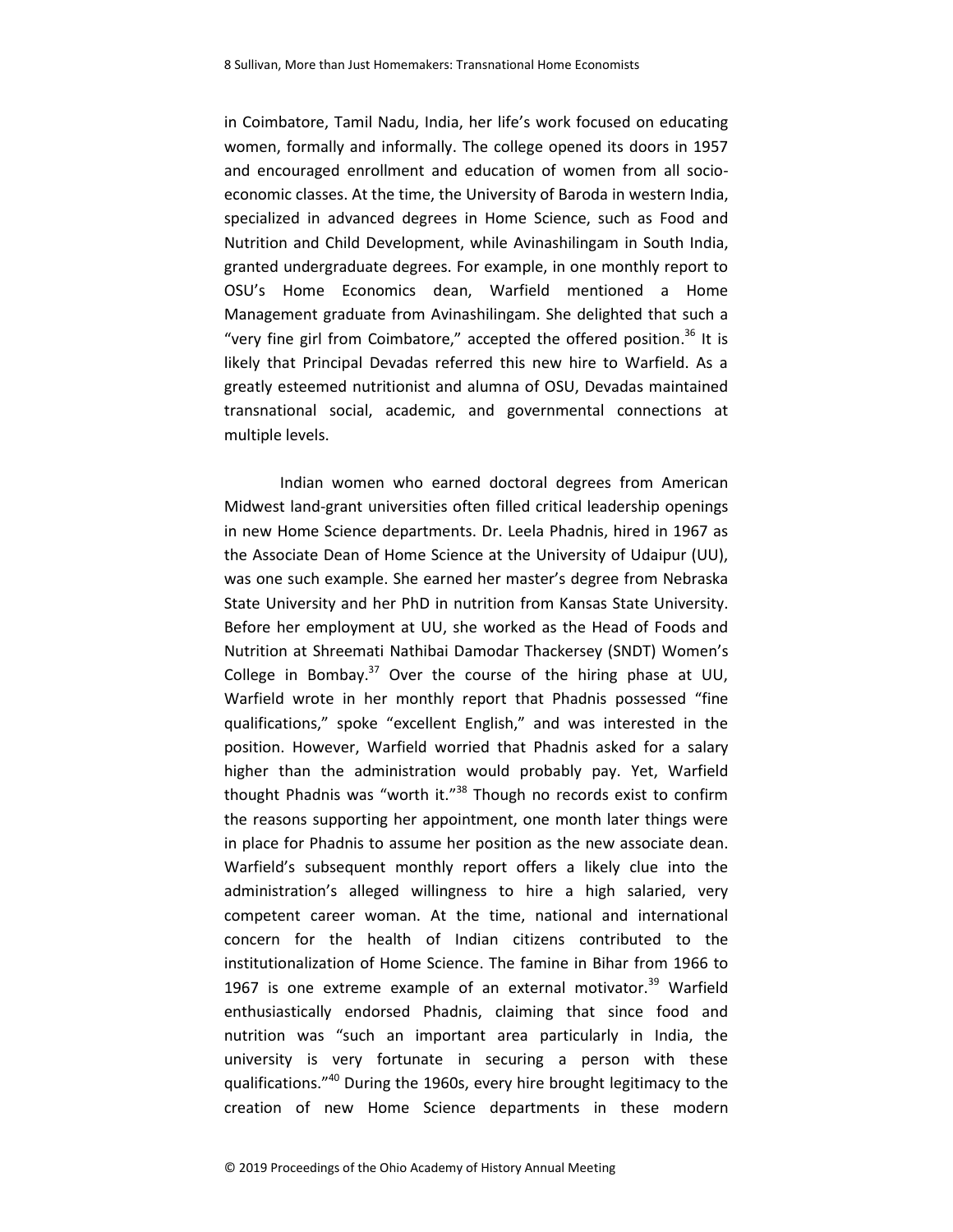agricultural universities in Northwest India that were modeled after American land-grant institutions.

# **Recruiting Students**

Besides hiring qualified staff, recruiting future students was critical to the successful establishment of Home Science at PAU and UU. While other universities around India offered Home Science courses, like Lady Irwin College in New Delhi that was considered a finishing school for upper- and middle-class women, the agricultural universities were uniquely designed to offer enrollment access to anyone, especially people from rural circumstances. Before the Green Revolution, some local high schools, Christian Union High School being an example, taught home science subjects but did not classify those classes as part of a specific Home Science program.<sup>41</sup> Teacher colleges around the country, such as Baring Union Christian College in Batala, also offered a few Home Science courses usually focused on nutrition and home management.<sup>42</sup> In May 1966, Warfield attended a three-day workshop in Ajmer for such schools. Although she did not list the workshop's specific activities, she documented the attendance of twenty-seven participants from four states. Pleased with the turnout, Warfield considered it a successful venture as she wrote that the students were "a nice group and they participated well. I enjoyed working with them."<sup>43</sup> Beyond making community appearances to provide public awareness of Home Science as a field of study, American advisors traveled to local high schools to encourage young women's enrollment in new Home Science colleges in the updated, state-run agricultural universities.

Navigating India's high school system created frustration for American consultants and showed gaps in their understanding of Indian education methods. According to Warfield, for example, a student could graduate from high school but, before admission into a degree seeking program at a university or college, they had to attend a higher secondary school or enroll in pre-university classes at an institution. In 1966, the University of Udaipur did not offer a pre-university program for women. When Warfield wrote her March 1967 report suggesting that the university Home Science program "lost quite a few," she may have meant students lacked preparation for university-level studies and so dropped out.<sup>44</sup> While UU would admit women to pre-university studies in July of that year, to "raise the standard of performance" they would additionally screen applicants more carefully and "only those in first and second division would be admitted."<sup>45</sup> This increased need for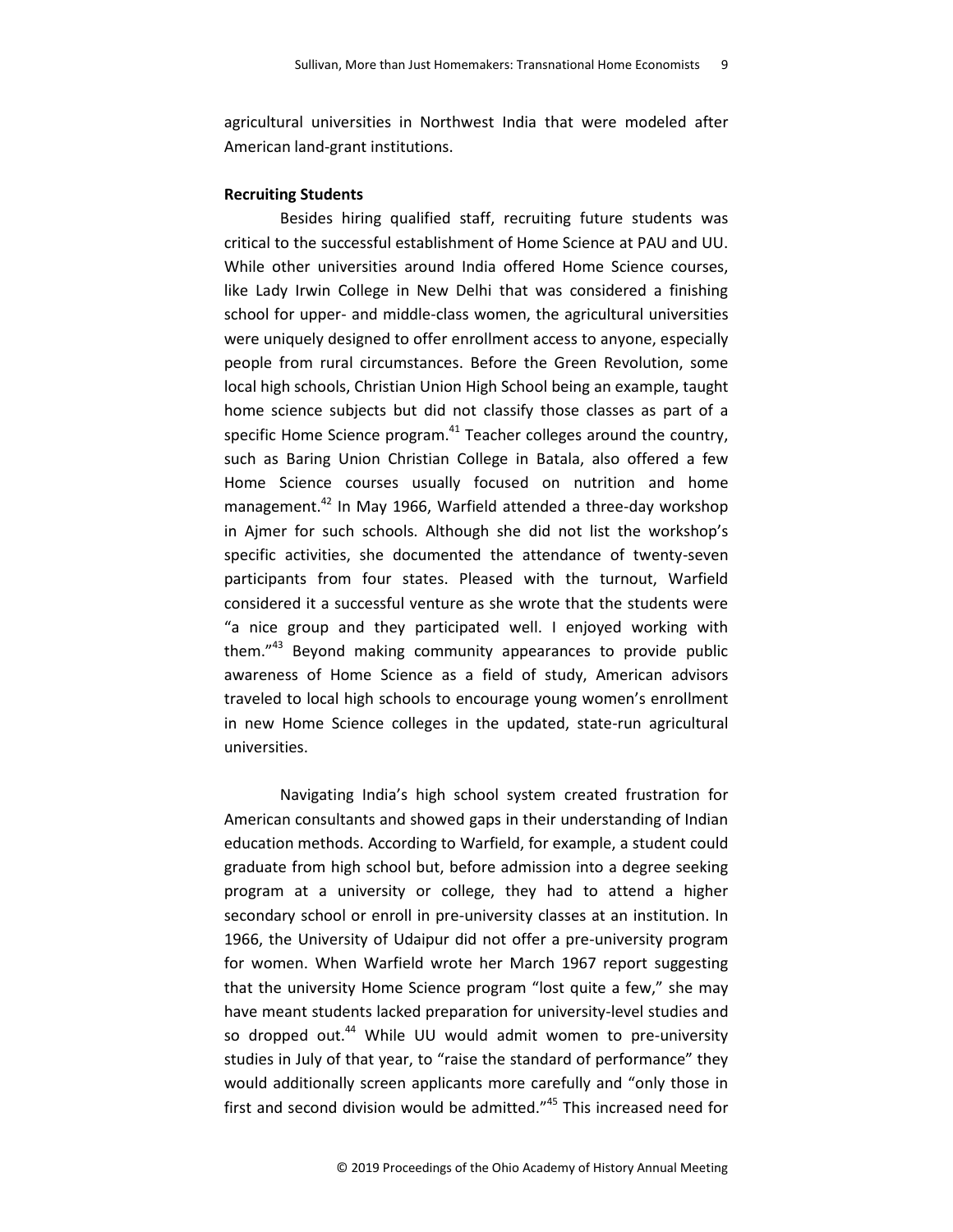qualified applicants frequently forced Home Science advisors to visit secondary high schools in order to draw attention to the future opportunities a Home Science education provided women.

These continual visits to high schools and the placement of Home Science within newly created agricultural universities produced a great deal of public interest. Warfield reported to Scott that she received so many letters and phone calls requesting information about the program, she had "no time to do any other work."<sup>46</sup> As a point of illustration she wrote, "The principal of one of the local high schools said that if we had started earlier we could have had one hundred girls as easily as ten." $47$  In the schools she visited in the state of Rajasthan, she found "headmistresses in every school interested and willing to cooperate."<sup>48</sup> Warfield made it her goal to recruit and enroll fifty girls for the initial year.<sup>49</sup> Although enthusiastic about the increased interest in Home Science, she also acknowledged other reasons potentially created the public excitement towards Home Science. For example, her monthly report claims she was "anxiously awaiting the slides to arrive." Perhaps those slides introduced the advantages of Home Science education to a broad audience. She also wrote that she intended to use them at area high schools in Udaipur and specifically invited mothers to attend. She continued, "Very few people have any conception of the scope and potential of Home Science, but they all admit that a girl stands a better chance of getting a good husband if she has had Home Science training."<sup>50</sup> To her point, Warfield told her supervisor that a headmistress told her she sent her daughter to a "French convent in Bombay to take a diploma course in Home Science because it added so much to her dowery [sic]. The daughter already had an AB degree."<sup>51</sup> Warfield recorded that she met the headmistress's daughter and thought her to be a "lovely and cultured girl," who claimed "she enjoyed her Home Science classes more than any other work she had ever taken."<sup>52</sup> Warfield's short report included no additional information about this young woman or her mother, the headmistress, nor the dowry intentions of other parents. $53$  It is hard to know the reasons this undergraduate enjoyed her Home Science courses. However, it is possible she liked the courses because they increased her chances for marriage. Potential suitors valued a woman trained in the science of homemaking.

# **Developing Curricula and Understanding**

Marriageability also dictated decisions about Home Science curriculum and the number of years required to accomplish the degree.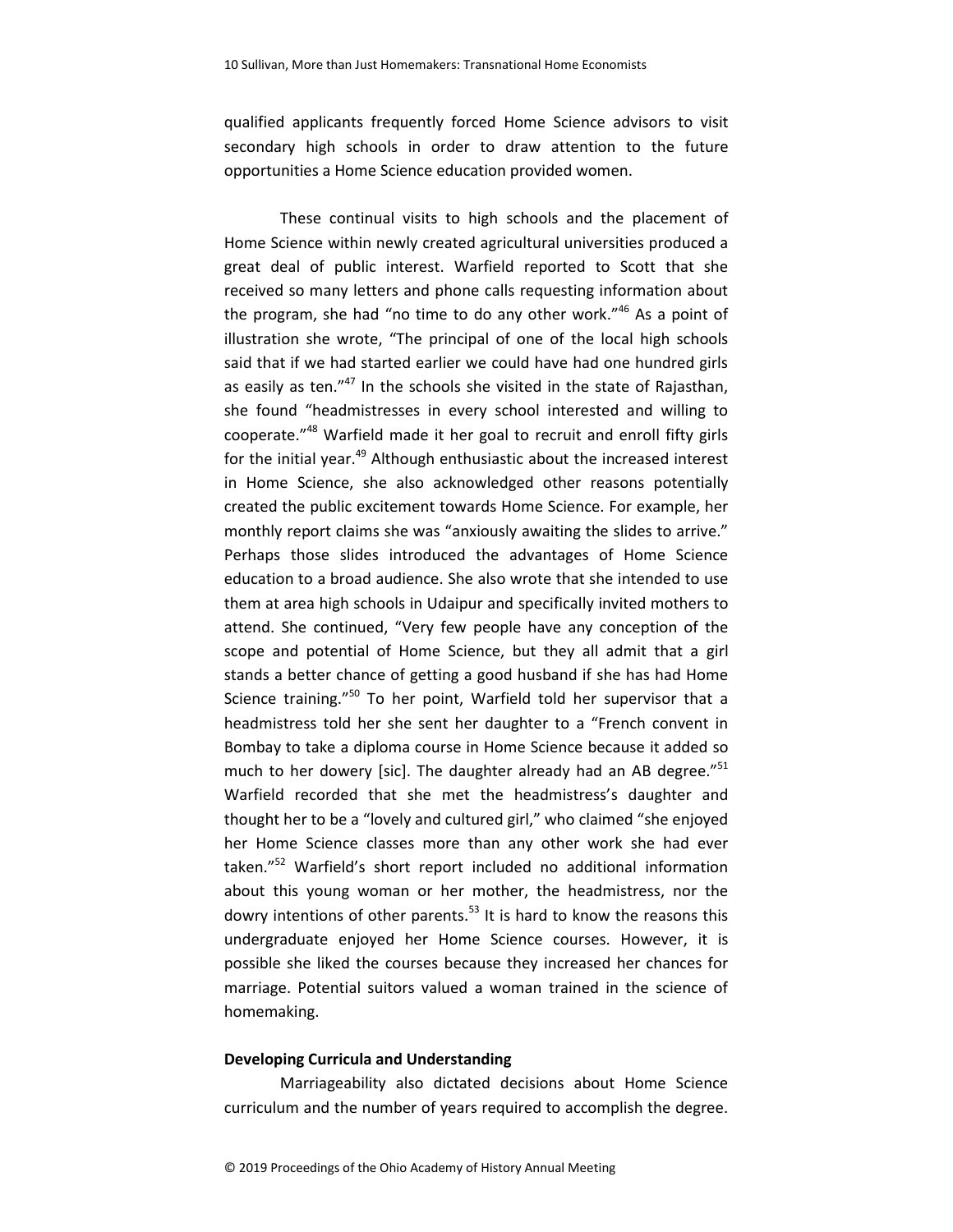One year after meeting the headmistress, who actively created her daughter's dowry with Home Science training, Warfield recorded the lack of progress made in getting Home Science approved as a four-year degree. Preferring a three-year program instead, the Executive Council rejected the four-year program proposal she and Phadnis submitted. $54$ Warfield lamented they were "feeling their way along giving a little here and there but always stressing the need for educating women for careers. India still does not see the need for educating women except to enhance their chances for a better marriage."<sup>55</sup> Creating curriculum and degree programs was new for Warfield and Phadnis; the authorization process proved frustrating. Initially, they both hoped a four-year degree would better educate and assist women in getting careers. Furthermore, Warfield interpreted the refusal of the Executive Council to approve a four-year degree as an indication that Indian society privileged marriage for women, not education. To her, the Council's actions claimed, "three years are just as good as four and does not cost as much."<sup>56</sup> It seems Warfield thought economics and tradition played a significant role in the rejection of their proposed curriculum. Why educate a young woman for a career, when her purpose was to marry and stay at home?

Cultural expectations and interpretations emerged from both sides. While some people envisioned Home Science as domestic training for future wives, others promoted education for women as an important stepping stone to a public career. For example, when American Home Science advisors visited high schools, they explained the curriculum and opportunities in India for home scientists.<sup>57</sup> In 1958, future job opportunities included: extension work in rural communities, dietitians, teachers, hostel managers, child care and nursery school workers, "experts in test kitchens, in soap manufacturing companies, and so…"<sup>58</sup> Although most high school girls took courses in science, American advisors noted that Indian education was "passive–just listening to lectures."<sup>59</sup> They assumed young women would struggle in college courses because they would be "put on their own and will have to learn to study."<sup>60</sup> Therefore, advisors requested any material from OSU that could teach Home Science students how to study. They wanted students to succeed and believed American-styled learning and study habits guaranteed that outcome.

However, the lack of Home Science textbooks and materials based in an Indian context equally frustrated Indian and American educators. In the early twentieth century, Western women with limited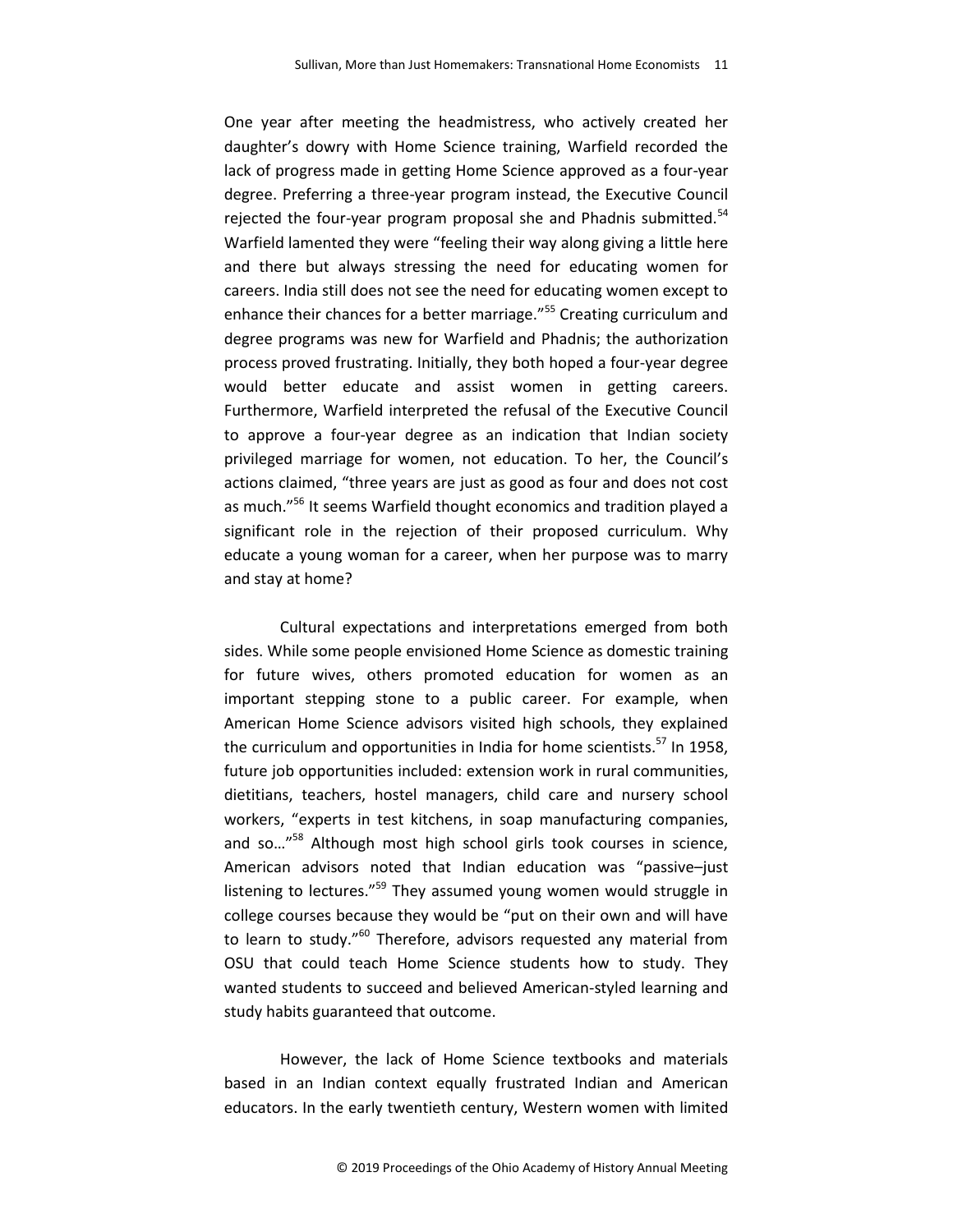knowledge of Indian culture created the first textbooks used in institutions to teach Home Science concepts. To remedy this, in 1959, Devadas published the first Home Science textbook written by an Indian. Because teaching materials and scholarship with an Indian perspective were limited, instructors used pamphlets and marketing literature from local businesses to teach concepts.

Even though faculty had ordered teaching materials from India and the U.S., they did not wait to make a difference nor fulfill their responsibilities. Dr. Edna set out on a tour of Home Science colleges in 1965 "to better understand the thinking of Indian Home Economists and Administrators" regarding Home Science curriculum and "class procedures and to become more aware of their concerns and needs."<sup>61</sup> Though notions of implementation differed, mutual respect and efforts to understand each other permeated the ranks of home scientists. To this day, Jagjeet Johal, one of the first professors hired by Dr. Edna, remembers the humility and respectfulness with which this American advisor spoke to colleagues, students, and villagers alike. Not only did Johal feel empowered by Kaufman to confidently lead her own classes in research and fieldwork, but after Johal earned her PhD at Ohio State, like Dr. Edna, she too became the dean of the Home Science college at Punjab Agricultural University. The two of them remained friends until Kaufman's death in 2001. $^{62}$ 

# **Conclusion**

More than fifty years have come and gone since Orville Freeman published his concerns about starving children in underdeveloped countries and the necessity of American citizens and organizations to support efforts to teach foreign populations selfreliance. U.S. and Indian governments realized that food aid alone would not solve India's food deficiencies. During the 1960s technical assistance localized, unlike the previous decade when broad assistance requested by the Indian government focused on assisting community development initiatives. Attention concentrated on creating and utilizing agriculture inputs such as fertilizers and pesticides; researching more efficient food storage and distribution methods; and developing rural agricultural universities. $63$  These activities centralized in a few locations around India. As a result, in 1961 the Indian government contracted with five U.S. land-grant universities to advise seven new Indian agricultural universities in the production of agriculture knowledge, meant to educate rural populations and modernize traditional agriculture.<sup>64</sup>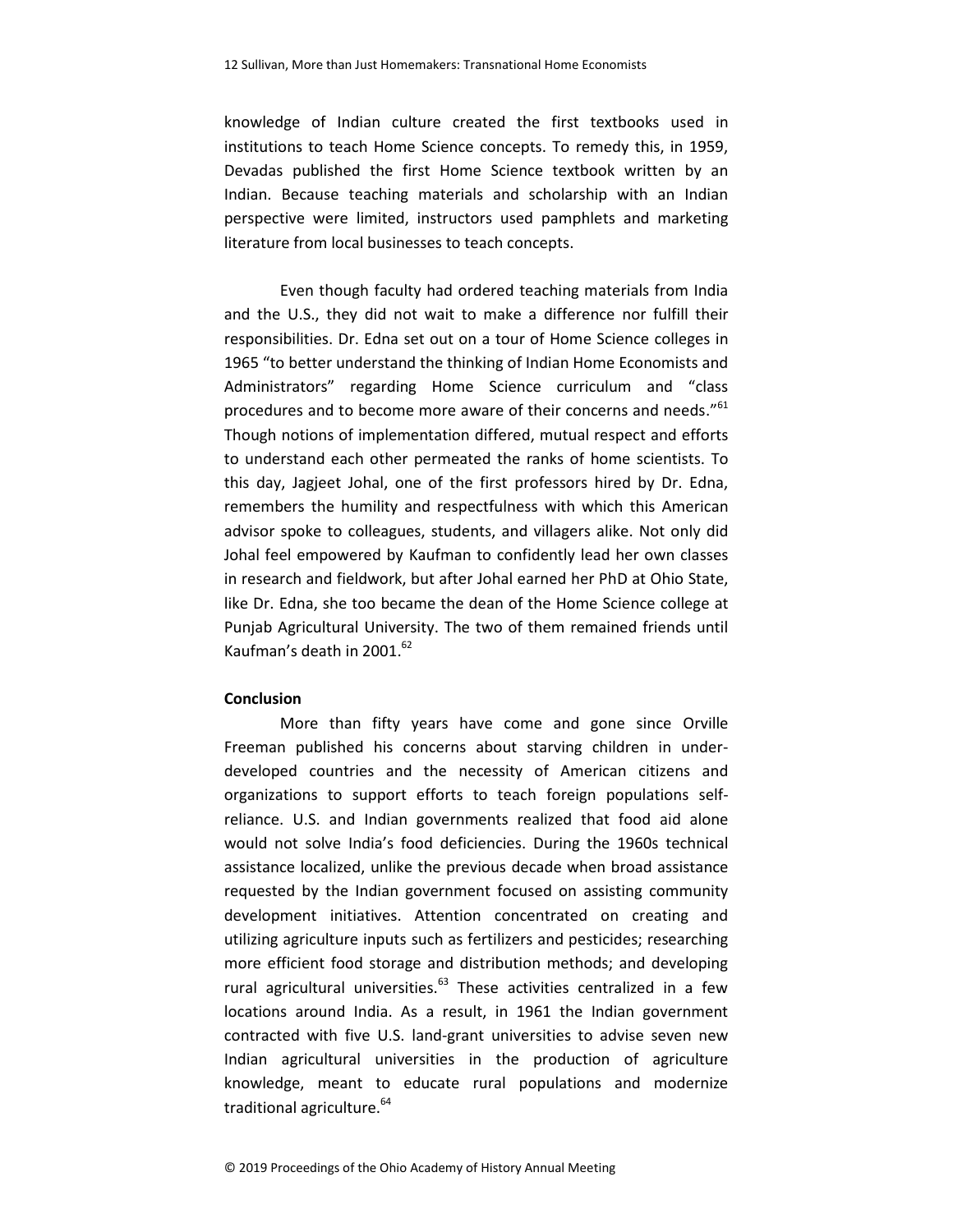Indian home scientists and their American counterparts guided the development of institutionalized Home Science programs in those agricultural universities. This essay aimed to historicize those women's experiences.Without an adequate examination of women as intellectuals, activists, and influencers, we undervalue their significant roles in the conceptualization and expansion of modernization and development in India, leading to a one-sided notion of the 1960s agricultural movement's meaning and legacy.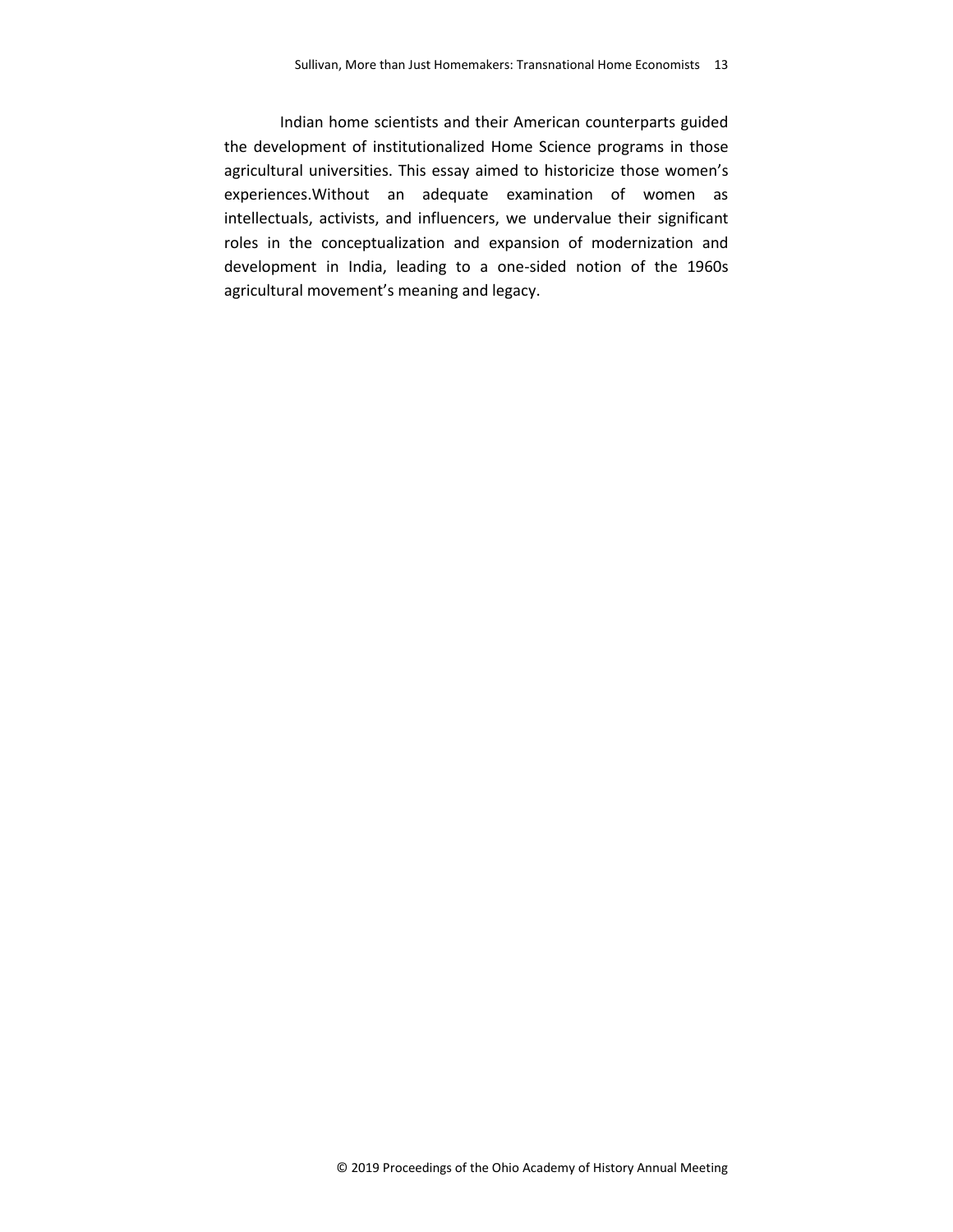14 Sullivan, More than Just Homemakers: Transnational Home Economists

 $\overline{a}$ 

3 *Foreign Relations of the United States*, 1917–1972, Volume VII, Public Diplomacy, 1964–1968, Document 84**,** accessed November 4, 2019**,**  <https://history.state.gov/historicaldocuments/frus1917-72PubDipv07/d84>**.**

<sup>4</sup> See: Kim Berry, "Lakshmi and the Scientific Housewife: A Transnational Account of Indian Women's Development and Production of an Indian Modernity," *Economic And Political Weekly* 38, no. 3 (March 2003): 1058-1959, accessed September 9, 2017, [https://osu-on-worldcat-org.proxy.lib.ohio](https://osu-on-worldcat-org.proxy.lib.ohio-state.edu/oclc/5550234302)[state.edu/oclc/5550234302;](https://osu-on-worldcat-org.proxy.lib.ohio-state.edu/oclc/5550234302) Michael E. Latham, *The Right Kind of Revolution: Modernization, Development, and U.S. Foreign Policy from the Cold War to the Present* (Ithaca, NY: Cornell University Press, 2011), 4-5; Nick Cullather, *The Hungry World: America's Cold War Battle against Poverty in Asia* (Cambridge, Mass: Harvard University Press, 2010), 2.

5 See: Vandana Shiva, *The Violence of the Green Revolution: Third World Agriculture, Ecology, and Politics*. 2016.; John H. Perkins, *Geopolitics and the Green Revolution: Wheat, Genes, and the Cold War* (New York: Oxford University Press, 1997).

 $<sup>6</sup>$  For purposes of clarification, Home Science, an Indianized version of Domestic</sup> Science from Great Britain and Home Economics from the United States, is the nomenclature used in India and consequently in this conference paper. See Rajammal P. Devadas, *The Meaning of Home Science* (Coimbatore: Sri Avinashilingam Home Science College, 1958), 1; Mary Hancock, "Home Science and the Nationalization of Domesticity in Colonial India," *Modern Asian Studies*  35, no. 4 (2001): 873, accessed November 22, 2017, [https://osu-on-worldcat](https://osu-on-worldcat-org.proxy.lib.ohio-state.edu/oclc/5548995351)[org.proxy.lib.ohio-state.edu/oclc/5548995351.](https://osu-on-worldcat-org.proxy.lib.ohio-state.edu/oclc/5548995351)

7 Rajammal P. Devadas, "Home Science in Rural Development," in *Extension Education in Community Development*, edited by M.G. Kamath (New Delhi: Ministry of Food and Agriculture, 1961), 398-399.

8 Devadas, *The Meaning of Home Science*, 2-3.

<sup>9</sup> Devadas, "Home Science," in Kamath, 398-399.

<sup>10</sup> Hadley Read, *Partners with India: Building Agricultural Universities*. (Urbana-Champaign: University of Illinois at Urbana-Champaign, 1974), preface.

<sup>11</sup>Latham, *The Right Kind of Revolution*, 31.

<sup>12</sup> Arthur A. Goldsmith, *Building Agricultural Institutions: Transferring the Land-Grant Model to India and Nigeria* (Boulder: Westview Press, Inc., 1990), 17.

<sup>13</sup> Garvin Karunaratne, "The Failure of the Community Development Programme in India," *Community Development Journal* 11, no. 2, (1976): 95- 118.

<sup>14</sup>Rekha Mehra and K. Saradamoni, *Women and Rural Transformation: Two Studies* (New Delhi: Naurang Rai Concept Publishing Company, 1983), 4; Benjamin Robert Siegel, *Hungry Nation: Food, Famine, and the Making of Modern India* (United Kingdom: Cambridge University Press, 2018), 190-191.

<sup>15</sup> K.C. Naik, *A History of Agricultural Universities* (New Delhi: Navchetan Press (P) Ltd., 1968), 15-22; Kathleen M. Propp, *The Establishment of Agricultural Universities in India: A Case Study of the Role of USAID-U.S. University Technical Assistance* (Urbana: Univerisity of Illinois Press, 1968) 10-12.

<sup>16</sup>Cullather, *The Hungry World*, 107.

<sup>1</sup> Orville L. Freeman, *World without Hunger* (New York: Frederick A. Praeger, Inc., 1968), 46.

 $<sup>2</sup>$  Ibid., xi.</sup>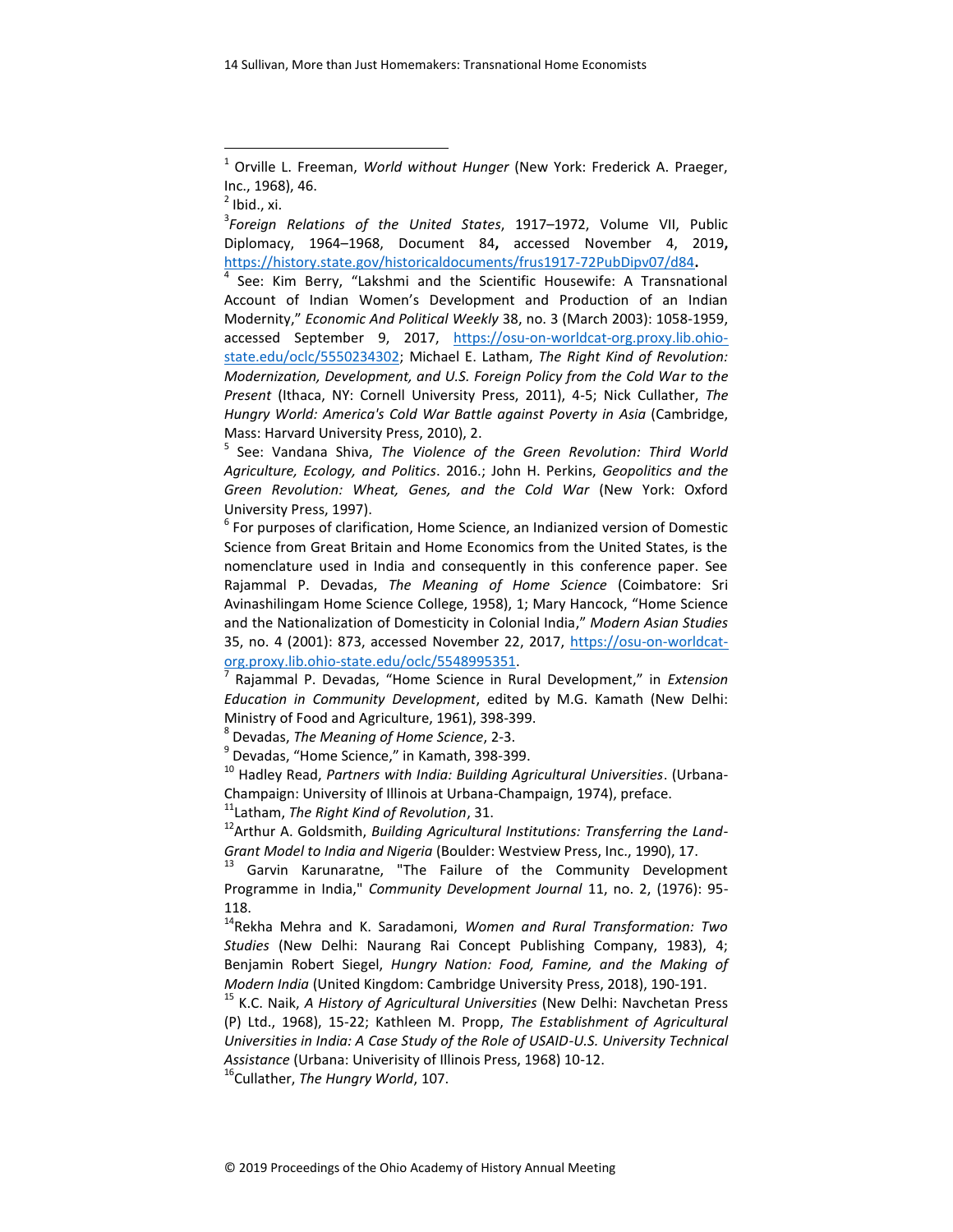<sup>22</sup> Indian Council of Agricultural Research (ICAR), *The Punjab Agricultural University: An Assessment of Progress to 1970* (New Delhi: ICAR, 1970), 4.

<sup>23</sup> "Dr. Edna" was a nickname used by friends and colleagues. Kirsten Zerger, oral history interview, North Newton, KS, July 2019.

<sup>24</sup> Hancock, "Home Science," 900.

<sup>25</sup> Maria S. Friesen to Lois Gilmore, January 3, 1969, Home Economics, Ohio State University Archives, Columbus, OH.

<sup>26</sup> Doug Ensminger, Early Interest and Involvement in Home Economics Work in India, folder B.18, Oral History Interview 1972, Ford Foundation Archives, Rockefeller Center Archives.

<sup>27</sup> Friesen, Gilmore letter.

<sup>28</sup> Maria S. Friesen to Dorothy D. Scott, December 12, 1967, Home Economics, Ohio State University Archives, Columbus, OH. Friesen seems to imply that the recent graduate student was young in years and professional experience.  $29$  Ibid.

30 Maria Friesen to Edna Ramseyer Kaufman, letter, July 1968, India, Box 3, MLS.MS.300, Edna Ramseyer Kaufman Papers, Mennonite Library and Archives, Bethel College, North Newton, Kansas.

<sup>31</sup> P.L. Srivastava, "Development of Home Science Degrees in India," (PhD diss., The Maharaja Sayajirao University of Baroda, 1975), 280-285.

 $32$  Fanchon Warfield to Dorothy D. Scott, February 1966, Home Economics, Ohio State University Archives, Columbus, OH.

 $33$  Ibid.

 $\overline{a}$ 

<sup>34</sup> Upper and middle-class women, and especially women from Christian families or those who finished undergraduate degrees from Christian colleges, earned advanced degrees in the United States before the signing of Operational Agreement Number 28 in April 1954. Siddhi Macwan, "Methodist Church and Making of Methodist Christian Community in Baroda From 1880 1980," (PhD diss., The Maharaja Sayajirao University of Baroda, 2010), 90, 154- 155. Operational Agreement Number 28 encouraged and funded the transnational exchange of Indian educators seeking advanced degrees in the United States. Propp, *The Establishment of Agricultural Universities in India*, 17. Indian Home Scientists earning advanced degrees is outside the scope of this conference paper.

<sup>35</sup> Edna Ramseyer Kaufman to OSU Agriculture and Education Mission to India Committee, monthly report, January 1966, India, Box 3, MLS.MS.300, Edna Ramseyer Kaufman Papers, Mennonite Library and Archives, Bethel College, North Newton, Kansas.

 $17$  Women were the only students who enrolled in Home Science programs at the university level until the 1980s. Arvinda Chandra, Anupama Shah, and Uma Joshi, *Fundamentals of Teaching Home Science* (New Delhi: Sterling, 1989), 3.

 $18$  Ellen L. Moline, "Extension Education in Home Science," in Kamath (New Delhi: Ministry of Food and Agriculture, 1961), 313-314.

 $19$  Rajammal P. Devadas, "Home Science," in Kamath, 402, 405.

<sup>&</sup>lt;sup>20</sup>Five universities were needed and eventually, five committed to send twoman survey teams to India to consider the feasibility of their respective university's participation. Those preliminary five universities were: University of Illinois-Urbana Champaign, University of Tennessee, Kansas State University, University of Missouri, and Ohio State University. Pennsylvania State University joined the partnership in 1967. Read, *Partners with India*, 24.  $21$  Ibid.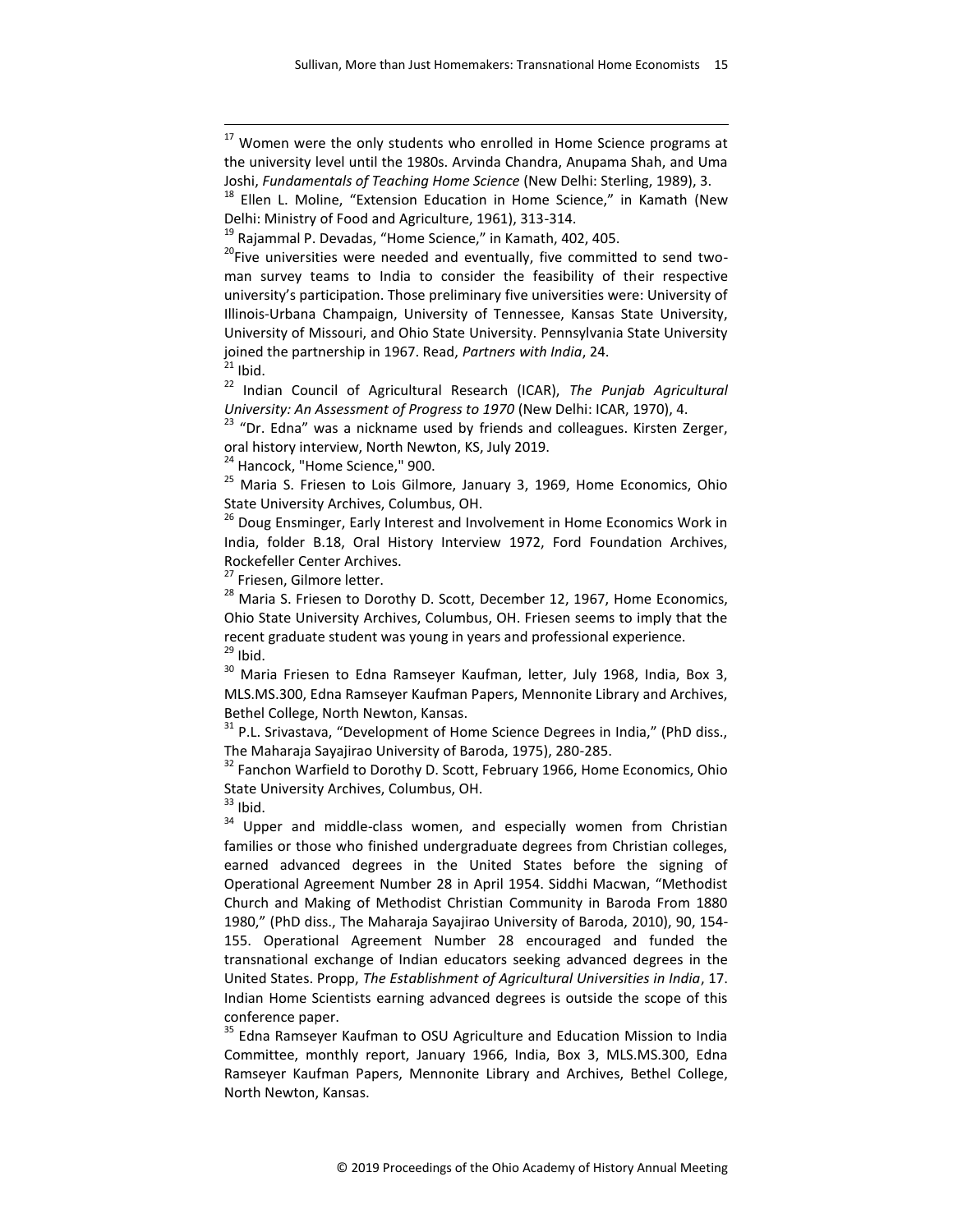$\overline{a}$ 

<sup>40</sup> Fanchon Warfield to Dorothy D. Scott, April 1967, Home Economics, Ohio State University Archives, Columbus, OH.

 $41$ Jagjeet K. Johal, oral history interview, Penngrove, CA, May 2018.

<sup>42</sup>Edna Ramseyer Kaufman to OSU Agriculture and Education Mission to India Committee, monthly report, December 1965, India, Box 3, MLS.MS.300, Edna Ramseyer Kaufman Papers, Mennonite Library and Archives, Bethel College, North Newton, Kansas.

<sup>43</sup> Fanchon Warfield to Dorothy D. Scott, May 1966, Home Economics, Ohio State University Archives, Columbus, OH.

<sup>44</sup> Fanchon Warfield to Dorothy D. Scott, March 1967, Home Economics, Ohio State University Archives, Columbus, OH.

 $45$  Ibid.

 $46$  Ibid.

 $47$  Ibid. Warfield's report does not clarify what the principal meant by "started earlier." Beginning in 1921, the Women's India Association (WIA) urged the government to include Home Science classes in girls' secondary schools and by the 1930s, it was institutionalized. See, Hancock, "Home Science," 871-903.

<sup>48</sup> Fanchon Warfield to Dorothy D. Scott, February 1966, Home Economics, Ohio State University Archives, Columbus, OH.

 $49$  Ibid.

 $50$  Ibid.

 $51$  Ibid.

 $52$  Ibid.

<sup>53</sup> The Dowry Prohibition Act of 1961 explicitly bans the giving of "property or valuable security," either directly or indirectly, as a consideration from the side of the bride's parents or relatives to the groom or his parents and/or guardian for the agreement to wed the bride-to-be. "The Dowry Prohibition Act, 1961," accessed December 19, 2019, [http://www.vakilno1.com/bareacts/dowryprohibitionact/dowryprohibitionact.](http://www.vakilno1.com/bareacts/dowryprohibitionact/dowryprohibitionact.html) [html.](http://www.vakilno1.com/bareacts/dowryprohibitionact/dowryprohibitionact.html) With the passage of time, the notion of bride price, practiced in the Vedic period, gradually disappeared and the concept of dowry became dominant in modern times. See Namratha S. Ravikant, "Dowry Deaths: Proposing a Standard for Implementation of Domestic Legislation in Accordance with Human Rights Obligations," *Michigan Journal of Gender and Law* 6, no. 2 (2000), 449, 454, accessed December 16, 2019, [https://osu-on-worldcat-org.proxy.lib.ohio](https://osu-on-worldcat-org.proxy.lib.ohio-state.edu/oclc/8091425848)[state.edu/oclc/8091425848;](https://osu-on-worldcat-org.proxy.lib.ohio-state.edu/oclc/8091425848) S. Krishnamurthy, *The Dowry Problem: A Legal and Social Perspective*, 1st ed. (Bangalore: IBH Prakashana, 1981), 22, accessed December 16, 2019, [https://osu-on-worldcat-org.proxy.lib.ohio](https://osu-on-worldcat-org.proxy.lib.ohio-state.edu/oclc/10117835)[state.edu/oclc/10117835;](https://osu-on-worldcat-org.proxy.lib.ohio-state.edu/oclc/10117835) Mytheli Sreenivas, *Wives, Widows, and Concubines : The Conjugal Family Ideal in Colonial India*, Contemporary Indian Studies (Bloomington: Indiana University Press, 2008), 202-204; Geraldine Hancock Forbes, *Women in Modern India*, The New Cambridge History of India, Iv, 2 (Cambridge England: Cambridge University Press, 1996), 67, 113, 242.

<sup>&</sup>lt;sup>36</sup> Fanchon Warfield to Dr. Dorothy D. Scott, February 1967, Home Economics, Ohio State University Archives, Columbus, OH. In referring to this potential hire as "girl," it is unclear if Warfield held feelings of superiority toward the other woman. Perhaps its use was indicative of a difference in age, not race.

<sup>&</sup>lt;sup>37</sup> Fanchon Warfield to Dorothy D. Scott, March 1967, Home Economics, Ohio State University Archives, Columbus, OH.

 $38$  Ibid.

<sup>&</sup>lt;sup>39</sup> Siegal, Hungry, 204-208.